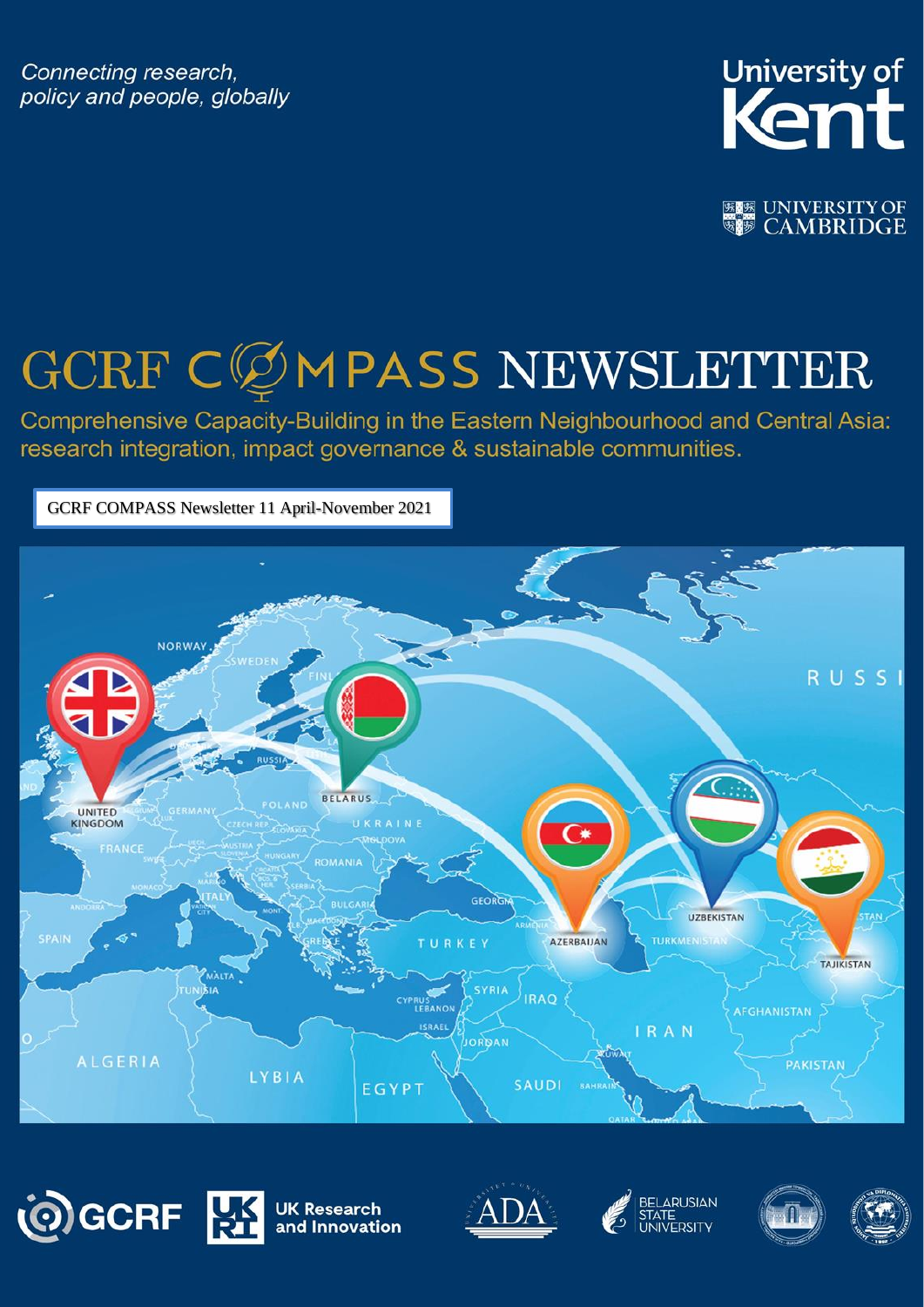#### **Contents**

| Welcome Note<br>$\ldots$ 1                                                                                                                                                                                                               |
|------------------------------------------------------------------------------------------------------------------------------------------------------------------------------------------------------------------------------------------|
| <b>BSU</b> International academic conference:<br>'Picheta Conference 2021', October 27-                                                                                                                                                  |
| GCRF COMPASS - REES/OSGA Oxford<br>partnership's first event, 21 October 2021<br>. 1                                                                                                                                                     |
| Talks by Professor Samashev and<br>Professor Toleubayev, 28 September<br>$2021$<br>.<br>. 1                                                                                                                                              |
| Meeting of the UWED leadership with<br>the head of the UNESCO Representative<br>Office, UWED, 22 September 2021  2                                                                                                                       |
| Cambridge Workshop on Critical<br>Analyses of 30 years of Economic<br>Reforms in Central Asia and Russia, Uni<br>of Cambridge, 17 September 2021  2                                                                                      |
| Cambridge Roundtable on Sustainable<br>Development in the Caucasus, Uni of<br>Cambridge, 28 July 2021  2                                                                                                                                 |
| Eurasian Science Diplomacy Workshop,<br>Uni of Cambridge, 23rd July 2                                                                                                                                                                    |
| International Conference on Regional<br>Connectivity of Central and South Asia,<br>UWED, Uzebkistan 15-16 July 2021  2                                                                                                                   |
| EU-Central Asia relations: pragmatism,<br>building resilience and connectivity,                                                                                                                                                          |
| Opening ceremony of the European<br>Research Center, UWED, 25 June 2021 3                                                                                                                                                                |
| <b>GCRF COMPASS ADA Conference</b><br>'Connecting the 3Bs: Brussels, Baku,<br>Beijing. The EU/UK & China cooperation<br>initiatives for greater connectivity of<br>Eurasia: the role of Azerbaijan, ADA<br>University 16-17 June 2021  3 |
| Policy workshop 'Zangazur Corridor: The<br>importance of connectivity for rebuilding<br>the pax-Caucasian region', ADA<br>University, 15 June 2021 3                                                                                     |
| Cooperation with UWED and the<br>University of Northumbria, Great Britain,                                                                                                                                                               |
| 'Achieving SDGs in Central Asia in the<br>wake of COVID-19: Opportunities and<br>threats' - UWED and GCRF COMPASS<br>Conference, 21st May 2021  4                                                                                        |
| International conference on 'Priorities of<br>the foreign policy of the Republic of<br>Uzbekistan in modern conditions:<br>economics, law, politics', UWED, 8 May                                                                        |
| Panel Discussion on 'Kazakhstan and<br>Environmental Policy', Uni of Cambridge,                                                                                                                                                          |

|  | Regional Development and Prospects of<br>Cooperation in the Caucasus, Uni of<br>Cambridge, 14 April 2021  4                                                    |  |
|--|----------------------------------------------------------------------------------------------------------------------------------------------------------------|--|
|  | Work in Progress Seminars (WiPs), Uni of                                                                                                                       |  |
|  | <b>CCAF and Centre of Development</b><br>Studies Seminar Series, October-                                                                                      |  |
|  |                                                                                                                                                                |  |
|  | International Forum On Innovating and<br>Modernizing Energy and Water in Central<br>Asia, 1-3 November 2021 5                                                  |  |
|  | Roundtable on UK Policy in Afghanistan,                                                                                                                        |  |
|  | BKS Webinar: Universities Contributing<br>to Societal Development: The Role of<br>Institutional Autonomy and Academic<br>Freedom, 27 October 2021 5            |  |
|  | Round table "EU policy transfer in the<br>post-Soviet space", 23 October 2021 6                                                                                |  |
|  | Millennium conference 22-24 October                                                                                                                            |  |
|  | Cambridge IR and History Conference,<br>Uni of Cambridge. 17 September 2021 6                                                                                  |  |
|  | 'International Relations and Diplomacy in<br>the Post-Pandemic World', Jagiellonian<br>University (Krakow), 13-15 September                                    |  |
|  | Talk on 'The Mongol Empire and the<br>Making of European communities in<br>Eurasia', by P. Kalra, Uni of Cambridge, 9                                          |  |
|  | 38 <sup>th</sup> International Symposium on<br>Economic Crime, Uni of Cambridge, 5-12                                                                          |  |
|  | International Conference 'The New Era<br>and the Development Prospects for<br>Uzbekistan', 30 August 2021 7                                                    |  |
|  | The British-Kazakh Society Panel                                                                                                                               |  |
|  |                                                                                                                                                                |  |
|  | Report Launch: Central Asia Forecasting<br>2021 - Results from Expert Survey, 2                                                                                |  |
|  | China Centre Seminar on 'Xinjiang: Pivot                                                                                                                       |  |
|  | Opening Ceremony and Private view of<br>the Gold of the Great Steppe Exhibition,<br>Fitzwilliam Museum, Uni of Cambridge,                                      |  |
|  | <b>Ghent International Conference</b>                                                                                                                          |  |
|  | "EURASIAN INSIGHTS: Past, current and<br>upcoming dynamics in the Central Asian<br>region, and their (possible) impacts for<br>Europe", 22-24 September 2021 8 |  |
|  | International Tartu Conference, 7th-8th                                                                                                                        |  |

| VII International Conference "Primakov<br>Readings", held in Moscow on June 8-10,                                                                                                                                                     |  |  |
|---------------------------------------------------------------------------------------------------------------------------------------------------------------------------------------------------------------------------------------|--|--|
| Georgian Ambassador at UWED, 25 May                                                                                                                                                                                                   |  |  |
|                                                                                                                                                                                                                                       |  |  |
| Cambridge Conference: Connectivity in<br>Central Asia and the Caucasus, 6-9                                                                                                                                                           |  |  |
| Caspian Basin Studies Program for<br>Foreign Think-Tanks, ADA University, 13-                                                                                                                                                         |  |  |
|                                                                                                                                                                                                                                       |  |  |
| WiPs, Uni of Kent January-March 2021 9                                                                                                                                                                                                |  |  |
| Sixth Annual Tartu Conference on<br>Russian and East European Studies, 12-<br>14 June 2022 in Tartu, Estonia  9<br><b>GCRF COMPASS-Oxford Belarus</b>                                                                                 |  |  |
| Observatory (OBO), Michealmas term                                                                                                                                                                                                    |  |  |
|                                                                                                                                                                                                                                       |  |  |
| The Global Challenges Research Fund<br>(GCRF) COMPASS project has been<br>shortlisted for the International<br>Collaboration of the Year at the Times<br>Higher Education (THE) Awards 2021,<br>widely known as 'the Oscars of Higher |  |  |
| Dr Saxena on the CAREC Advisory Board                                                                                                                                                                                                 |  |  |
|                                                                                                                                                                                                                                       |  |  |
| Graduate and Researcher College Prizes<br>2021: Early Career Research Staff Prize,                                                                                                                                                    |  |  |
| Prof Elena Korosteleva: Honorary Non-<br>residential Fellow of the European<br>Institute for International Law and<br>International Relations 10                                                                                      |  |  |
| Prof. Elena Korosteleva has become a<br>Visiting Professor at the REES/Oxford<br>School for Global Studies (OSGA) 10                                                                                                                  |  |  |
| Uzbek Embassy Reception: Official<br>Delegation of Uzbekistan with the House<br>of Lords, to celebrate 30 years of<br>Independence of Uzbekistan, 9<br>September 2021 10                                                              |  |  |
| Gold of the Great Steppe Exhibition at<br>Fitzwilliam Museum, September 2021-                                                                                                                                                         |  |  |
|                                                                                                                                                                                                                                       |  |  |
| COMPASS Affiliate News 10                                                                                                                                                                                                             |  |  |
|                                                                                                                                                                                                                                       |  |  |
| GCRF COMPASS Policy Outputs11                                                                                                                                                                                                         |  |  |
| UWED Publications 11                                                                                                                                                                                                                  |  |  |
|                                                                                                                                                                                                                                       |  |  |
| Uni of Kent YouTube Channel 11                                                                                                                                                                                                        |  |  |
| CCAF YouTube Channel11                                                                                                                                                                                                                |  |  |
|                                                                                                                                                                                                                                       |  |  |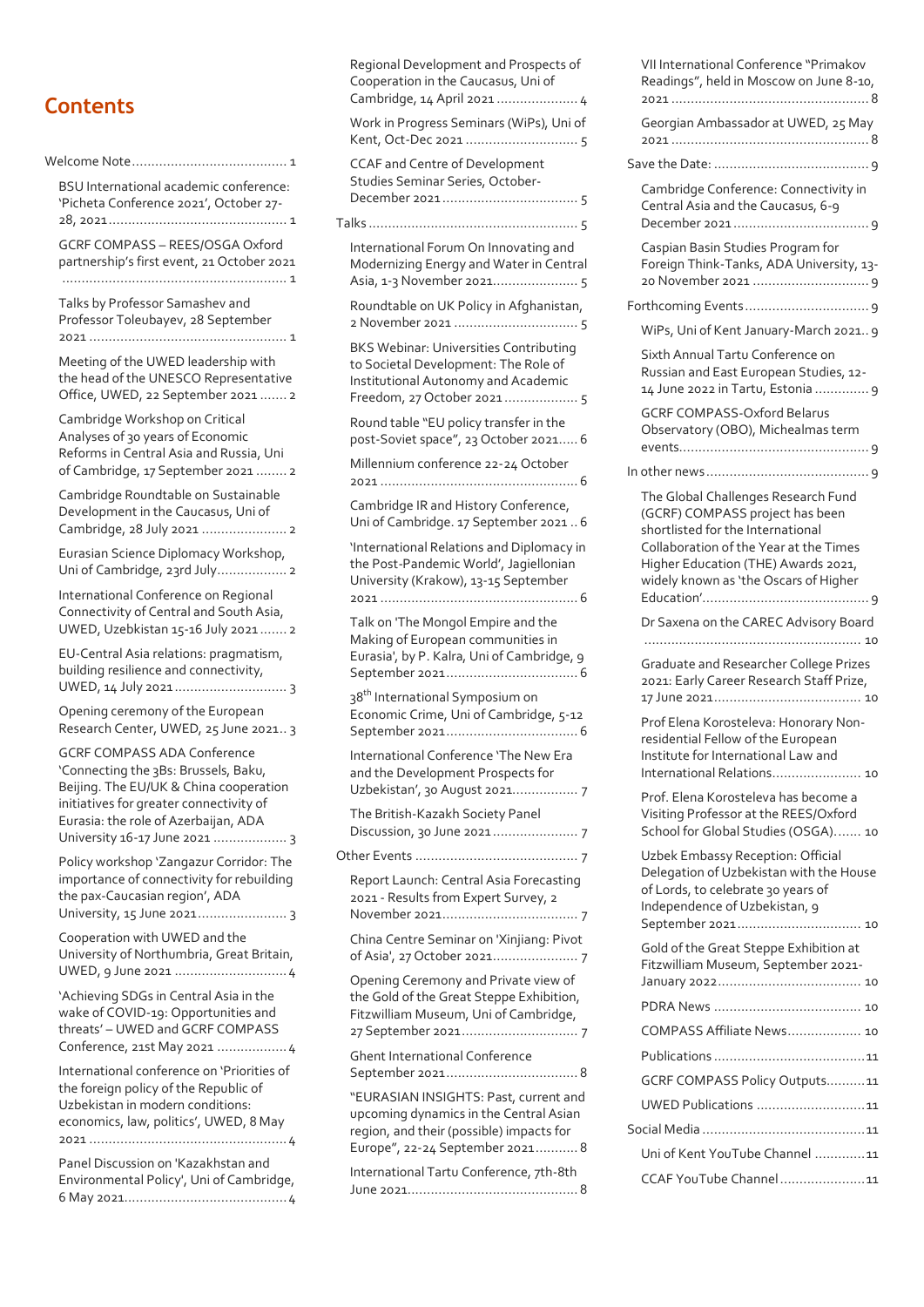### Welcome Note



Dear Friends, and Colleagues,

Welcome back after the summer break, to our final year of the project. It feels a little sad opening this final chapter in our COMPASS life, but we do so in full confidence that we have already overachieved our intended goals, and will continue our capacity-building efforts, both in the UK and across Central Eurasia.

Since the last newsletter (April 2021), we seem to have weathered a lot of storms – from government's ODA funding cuts, and cancellation of successful projects due to the lack of funds, to the continued COVID-19 challenges, and changing geopolitics across the region. And yet, we can proudly report that through resilience, which we research conceptually, and practise empirically, we go on, expanding our network of talented Early Career Scholars and professional managers – warmest welcome to our new PDRAs, Dr Muzaffer Kutlay and Dr Asya Kudlenko and Rosalind Beeching! – and seeing our best minds successfully securing new positions in academia – congratulations to Dr Diana Kudaibergenova (Cambridge), Dr Irina Petrova (SSEES UCL) and Dr Akram Umarov (Pittsburgh)! For all of these, including our collective stamina and no doubt, unwavering commitment to the project, no wonder why we have been shortlisted

GCRF COMPASS

https://research.kent.ac.uk/gcrf-compass/

for **[the Times Higher Education](https://the-awards.co.uk/2021/en/page/shortlist)** award – 'the Oscars of Higher Education' – under the category of the **BEST Collaborative Project of the year**, in 2021.

This is clearly a recognition of everyone's effort and achievement, and with this, I wish you all another successful and productive year, under the banners of GCRF **COMPASS!** 

Prof Elena Korosteleva, GCRF COMPASS PI University of Kent

### Events

BSU International academic conference: 'Picheta Conference 2021', October 27-28, 2021



1. Moon, 27-28 encrywering 2021.

An International academic conference entitled, 'Picheta Conference 2021: 100 years of the first university of Belarus' was organised on the occasion of the 100th anniversary of the BSU. The two-day event was held in a blended mode (in-person and distant formats). The key topic was the role of the university in the development of education and science. The conference welcomed over 120 participants from Belarus, Russia, Germany, France and Ukraine. The plenary session was held on October 27th (blended mode) and panels were held online on October 28th. The Conference Proceeding will be published, including online, in due course. The conference was held with the support of the GCRF COMPASS project.

#### GCRF COMPASS – REES/OSGA Oxford partnership's first event, 21 October 2021

On 21 October 2021, Prof Chris Gerry, PI and Head of OSGA, and Prof Elena Korosteleva COI, launched a series of Oxford Belarus Observatory (OBO) webinars on Belarus. This auspicious event was opened with a talk by Franak Viachorka, Senior Advisor to Sviatlana Tsikhanouskaya, and nonresidential Fellow at the Atlantic Council's Eurasia Centre.

#### Talks by Professor Samashev and Professor Toleubayev, 28 September 2021



As part of the opening events for the Gold of the Great Steppe exhibition at the Fitzwilliam Museum [\(https://fitzmuseum.cam.ac.uk/visit](https://fitzmuseum.cam.ac.uk/visit-us/exhibitions/gold-of-the-great-steppe)[us/exhibitions/gold-of-the-great-](https://fitzmuseum.cam.ac.uk/visit-us/exhibitions/gold-of-the-great-steppe)

[steppe\)](https://fitzmuseum.cam.ac.uk/visit-us/exhibitions/gold-of-the-great-steppe), we are delighted to announce that two leading Kazakh archaeologists, Professor Zainolla Samashev and Professor Abdesh Toleubayev, whose research underpins the exhibition, will be giving guest lectures in Cambridge on the archaeology of Iron Age Kazakhstan. This is a joint event hosted by the King's Silk Roads programme, Cambridge Central Asia Forum, and the Fitzwilliam Museum, with kind support from the Embassy of Kazakhstan in the UK and the Department of Culture of the East Kazakhstan region.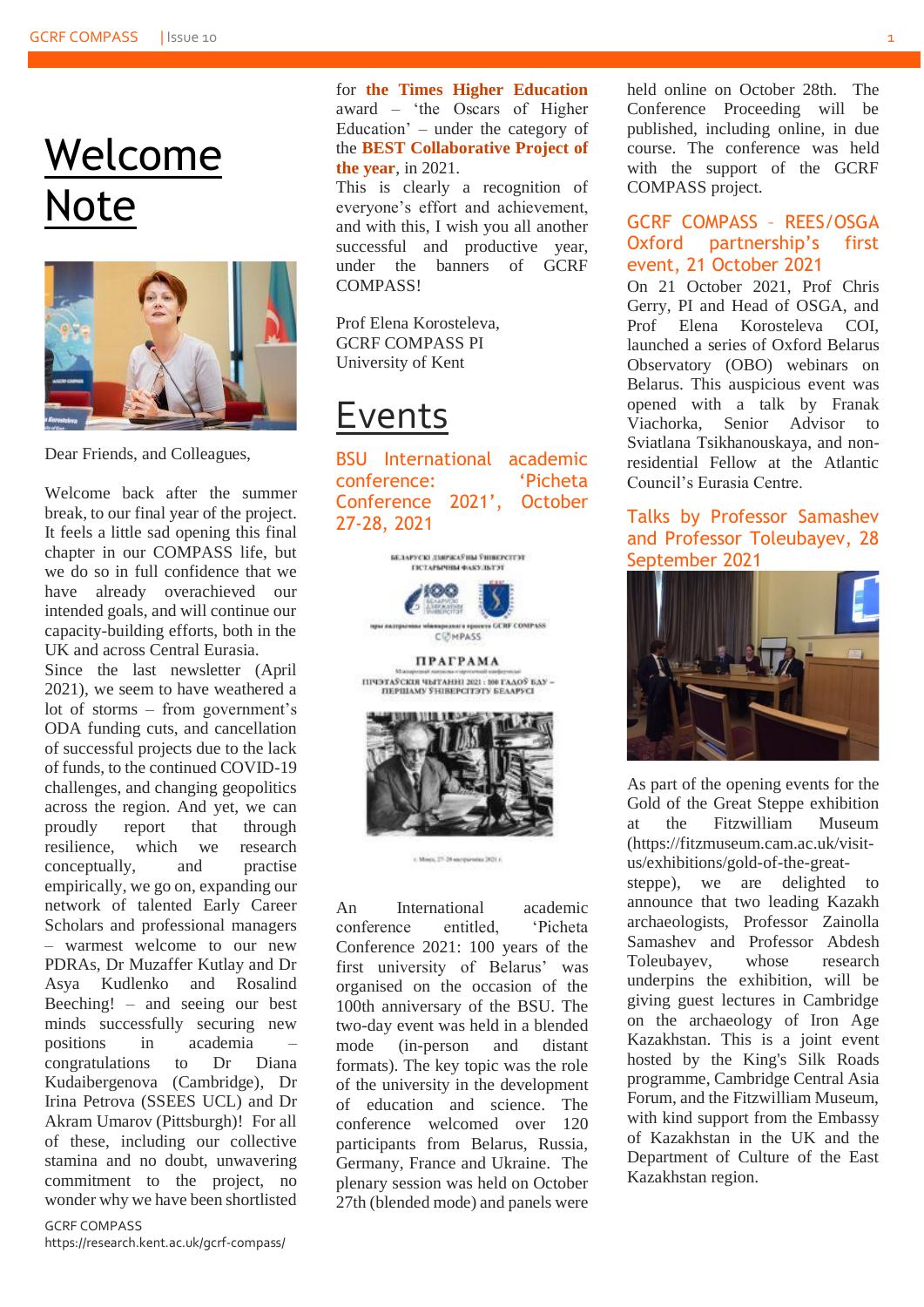Meeting of the UWED leadership with the head of the UNESCO Representative Office, UWED, 22 September 2021



On September 22, 2021, the Rector of the University of World Economy and Diplomacy Sodyk Safoyev met with the acting head of the UNESCO Representative Office in Uzbekistan Alexandros Makarigakis. On the part of the UWED, the meeting was attended by the Vice-rector for Research and Innovation G. Ismailova, the head of the UNESCO Chair "International Law and Human Rights" O. Yusupjanov and doctoral student S. Ikramov.

#### Cambridge Workshop on Critical Analyses of 30 years of Economic Reforms in Central Asia and Russia, Uni of Cambridge, 17 September 2021

Cambridge Central Asia Forum in collaboration with University of Kent's School of Social Policy, Sociology and Social Research hosted a one day workshop on the 'Critical analyses of 30 years in Central Asia and Russia'. The speakers included Kuat Akizhanov (KazGUU Uni), Ilya Matveev (Russian Presidential Academy of National Economy and Public Administration), Hasan H. Karrar (Lahore University of Management Sciences), Chokan Laumulin (Kazakh-British Technical University), ommaso Trevisani (University of Naples L'Orientale), Franco Galdini (University of Manchester), Lorena Lombardozzi (The Open University), Balihar Sanghera and Elmira Satybaldieva

GCRF COMPASS

https://research.kent.ac.uk/gcrf-compass/

(University of Kent). The sessions were chaired by Dr Saxena (Uni of Cambridge, CO-I GCRF COMPASS). Recording is available [here.](https://www.youtube.com/watch?v=fhzEXeWWA_I)

#### Cambridge Roundtable on Sustainable Development in the Caucasus, Uni of Cambridge, 28 July 2021

This policy roundtable brought together multiple stakeholders from the region and beyond to discuss these challenges, which equally constitute opportunities with prospects for prosperous sustainable development of the societies and states in the Caucasus. The panels were on Infrastructure Development and Sustainable Use of Resources in the Caucasus; Social and Economic Development in the Caucasus: What are the Common Priorities? Capacities and Potential of Research and Human Capital Development Institutions in the Caucasus; and Need for Scientific and Regional Development Cooperation.



#### Eurasian Science Diplomacy Workshop, Uni of Cambridge, 23rd July

Cambridge co-organised a roundtable on Eurasian Science Diplomacy with School of International Studies at Jeonbuk National University (Republic of Korea) on 23 July. This was the last session as part of the two year collaboration project with Korea, Russia and Kazakhstan which was designed to further the understanding of scientific diplomacy in Eurasia. The main aim was to have a conversation with scientists who worked in the Soviet Era and post 1991 along with younger scientists who spoke about their experiences in more recent times. The goal was to

locate this discussion in a larger conversation of the project that delves into Science, particularly Eurasian science and how political diplomacy or the lack of can use the methods and tools of scientific collaborations towards diplomatic relations.

International Conference on Regional Connectivity of Central and South Asia, UWED, Uzebkistan 15-16 July 2021



Dr Saxena was invited to speak at the The International Conference "Central and South Asia: Regional Connectivity. Challenges and Opportunities"on 15-16 July 2021 at the initiative of the President of the Republic of Uzbekistan Shavkat Mirziyoyev. The forum aimed at strengthening historically close and friendly ties, trust and goodneighborliness between Central and South Asia in the interests of all peoples and countries of both regions.The conference was attended by the President of the Republic of Uzbekistan, the President of the Islamic Republic of Afghanistan, the Prime Minister of the Islamic Republic of Pakistan, foreign ministers and high representatives of the Central and South Asian countries, other foreign states, heads of authoritative international and regional organizations, global financial institutions and companies, leading research and analytical centers. During the plenary and breakout sessions, the forum participants discussed the possibilities of promoting initiatives aimed at developing trade, economic, transport, communication, cultural and humanitarian cooperation in the context of further deepening regional connectivity. The agenda included a comprehensive exchange of views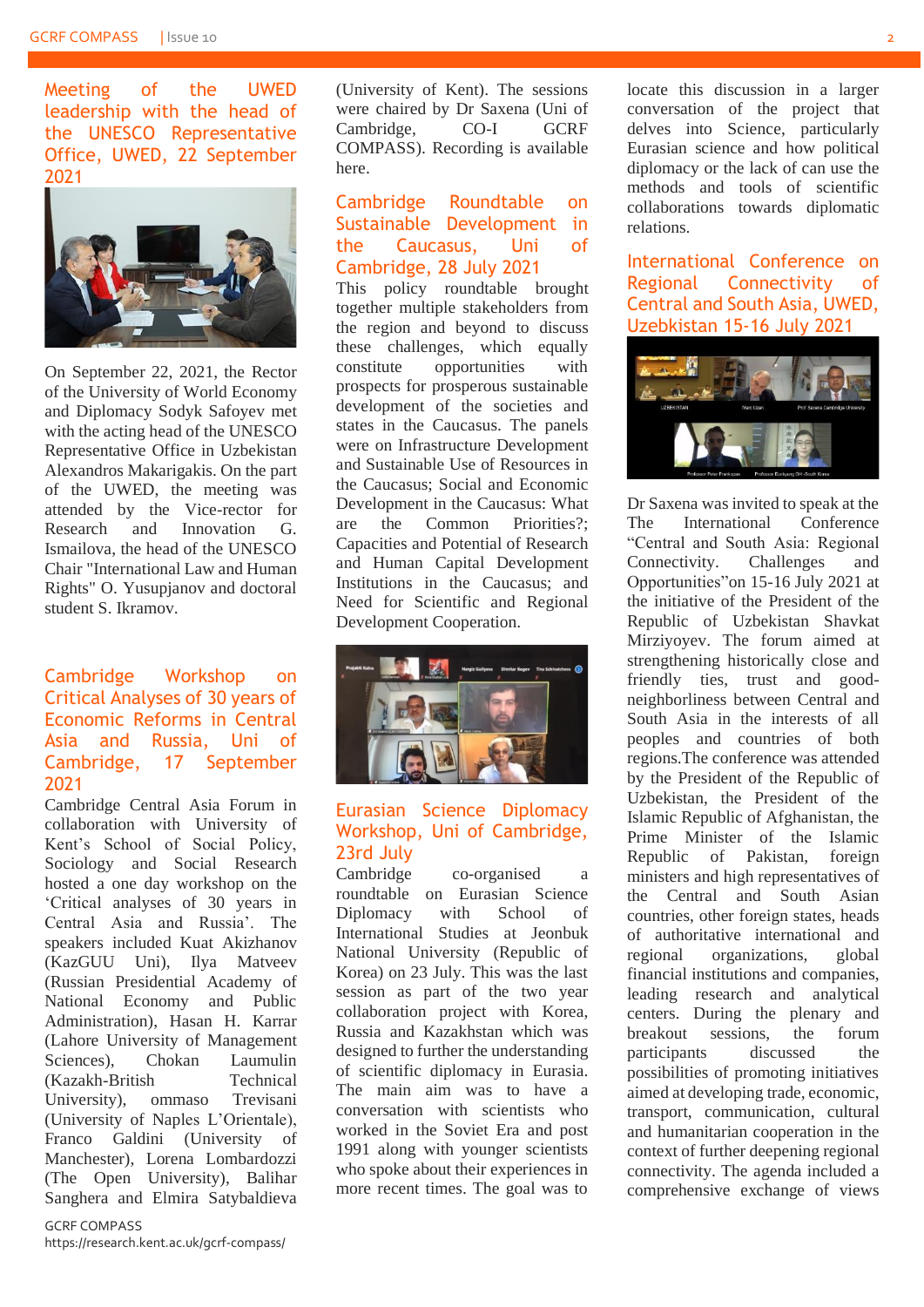and joint development of proposals for enhancing cooperation in trade, investment, transport, energy and innovation, green technologies, implementation of specific projects and cooperation programs, enhancing interaction in tourism, education, healthcare, science and culture, ensuring the stability and security of the two regions.

#### EU-Central Asia relations: pragmatism, building resilience and connectivity, UWED, 14 July 2021



On July 14, 2021 Tashkent Jean Monnet Centre of Excellence for European Studies and the Center for International Economic and Political Studies under the University of world economy and diplomacy jointly organized the international conference "EU-Central Asia relations: pragmatism, building resilience and connectivity". Experts and scholars representing 8 countries of the world actively contributed to this important and timely event. They have underlined that following the results of the first Strategy 2007- 2013, the EU revised its role in Central Asia due to the new existing circumstances.



Opening ceremony of the European Research Center, UWED, 25 June 2021



On 25 June there was an official opening ceremony of the European Research Center in UWED. It discussed the issues of effective implementation of the project, clarifying the goals and objectives of the project, Organization of scientific research and educational process, Organization of the planned activities within the framework of the project. Important decisions were made during the meeting. Currently, the university is the first and leading university in Central Asia, successfully participating in the Erasmus+Jean Monnet program, which aims to develop education and research in this area of the European Union. In particular, having achieved successful results in the international grant competitions held in 2020, the project of the Tashkent European Research Center of the university was selected for funding by the European Commission from 1447 projects participating in the international competition.

GCRF COMPASS ADA Conference 'Connecting the 3Bs: Brussels, Baku, Beijing. The EU/UK & China cooperation initiatives for greater connectivity of Eurasia: the role of Azerbaijan, ADA University 16-17 June 2021



On 16-17 June 2021, under the aegis of the GCRF COMPASS project,

ADA University organised its first 3B signature conference to focus on the issues of connectivity – from the global to the local – and the role of Azerbaijan. The online conference attracted over 100 attendees, and included academics, policy-makers and practitioners. It was opened by welcome speeches from Dr Anar Valiyev (Dean of SPIA), EU Ambassador Kestutis Jankauskas, Dr Taleh Ziyadov(Director-General Port of Baku), Prof Elena Korosteleva (COMPASS PI, Kent), and Dr Siddharth Saxena (COMPASS COI, Cambridge), and was followed by the plenary session which examined the global connectivity agenda and its challenges. The subsequent panels addressed the various dimensions of connectivity ranging from green and sustainable energy, transport and economic infrastructures to political and inter-cultural connections. A more detailed report and the full programme can be found [here.](https://research.kent.ac.uk/gcrf-compass/events/conferences/)

Policy workshop 'Zangazur Corridor: The importance of connectivity for rebuilding the pax-Caucasian region', ADA



On 15 June 2021, the policy workshop 'Zangazur Corridor', organised by ADA University, under the aegis of the COMPASS project, brought together scholars from Azerbaijan, Armenia, Russia, Turkey and Uzbekistan. It focused on discussing opportunities and challenges of transport connectivity between Azerbaijan and Armenia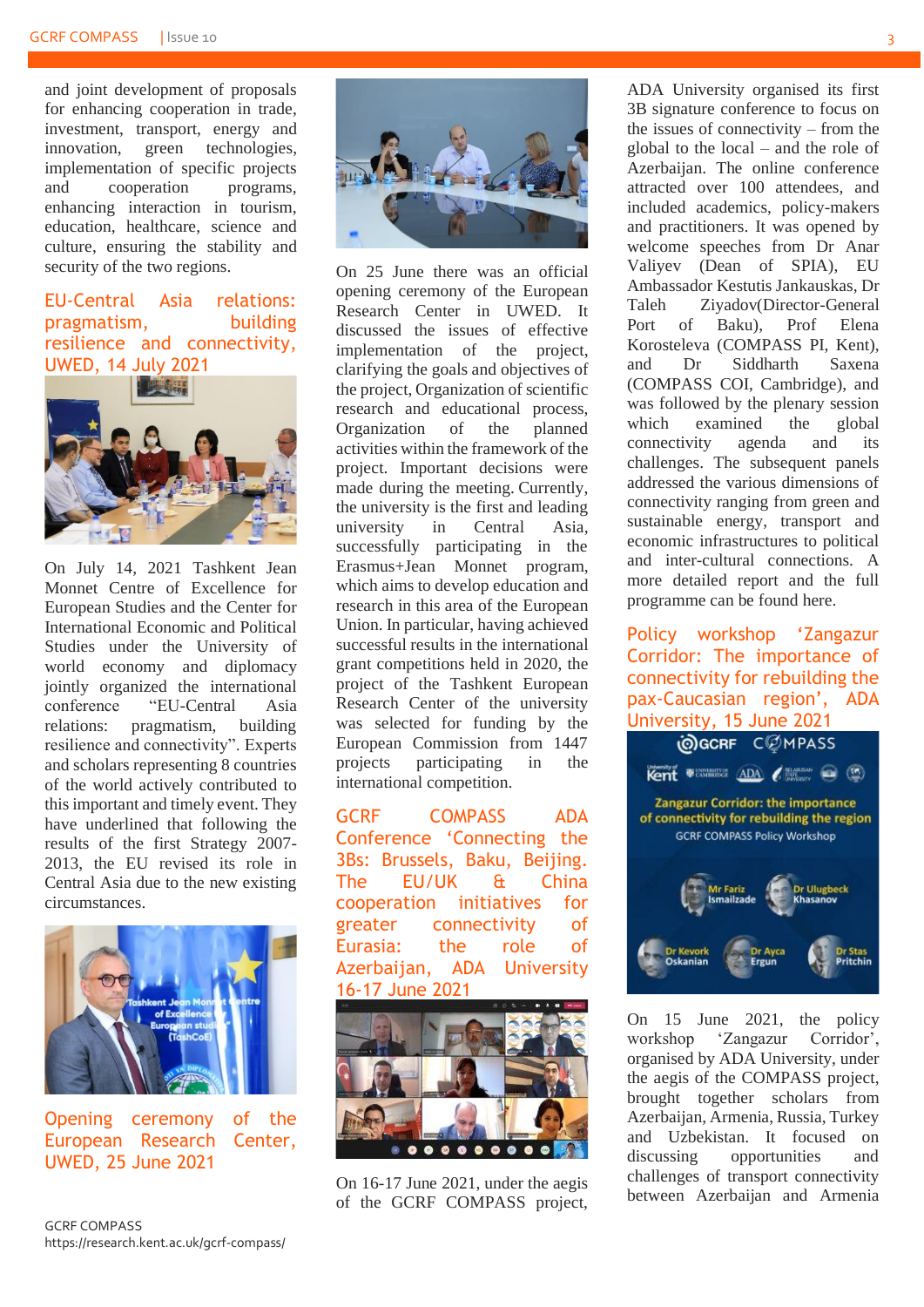(via Zangazur), and normalisation of relations between the two neighbours.

Cooperation with UWED and the University of Northumbria, Great Britain, UWED, 9 June 2021



Cooperation with UWED and the University of Northumbria, Great Britain was established. The sides agreed to organize an online lecture for UWED Masters and researchers of British professors on the scientific research of the University of Northumbria, on the educational process, as well as on international trade, the situation in the world economy. On June 9, the first of such lectures was on the topic "Global Britain: Contemporary Issues in Post-Brexit International Trade". As a speaker performed the Head of the UoN Leadership and Strategy Center Joyce Liddle, Professor of Public Policy and Management at Newcastle Business School (NBS) John Shutt.

#### 'Achieving SDGs in Central Asia in the wake of COVID-19: Opportunities and threats' – UWED and GCRF COMPASS Conference, 21st May 2021

The UWED team, together with the COMPASS project partners, the Senate of the Uzbek Parliament and UNDP, organised a conference on 'Achieving SDGs in Central Asia in the wake of COVID-19: Opportunities and threats'. The online conference hosted over 100 participants, and included a welcoming word from His Excellency Sodyk Safoev, First Deputy Chairman of the Senate of the Oliy Majlis, Mr Komiljon Karimov, Rector of UWED, Ms Matilda Dimowska, UNDP

Representative in Uzbekistan, Prof Korosteleva, PI COMPASS, and Dr Saxena, COI COMPASS. The conference discussed many issues relating to the implementation of SDGs and international aid, and involved members of COMPASS – Dr Khasanov, Prof Shadurski (Belarus), Dr Barotzoda (TNU), Prof Turarbekova (BSU), Prof Shahidi (TNU), Fariz Ismailzade (ADA) – and its Advisory Board members – Lord Teverson (House of Lords UK); Prof Fabienne Bossuyt (Ghent), and Prof Nargis Nurulla-khodjaeva (MGU).



International conference on 'Priorities of the foreign policy of the Republic of Uzbekistan in modern conditions: economics, law, politics', UWED, 8 May 2021



The University of World Economy and Diplomacy hosted a scientific and practical international conference on the topic: "Priorities of the foreign policy of the Republic of Uzbekistan in modern conditions: economics, law, politics". The conference was attended by deputies of the Oliy Majlis of the Republic of Uzbekistan, representatives of international organizations, foreign scientists and experts, and the teaching staff of the UWED. The scientific conference discussed issues of strengthening friendly

relations with strategic partners of Uzbekistan, trends in the development of tourism in the modern world, the impact of international ratings and indices on the image of the country and other issues on topical issues of modern international relations, international economics and law.

Panel Discussion on 'Kazakhstan and Environmental Policy', Uni of Cambridge, 6 May 2021



Cambridge co-organized roundtable with KIMEP, Kazakhstan on Kazakhstan and Environmental Policy with reverberations for the rest of Central Asia. Speakers included Dr. Kris White, KIMEP University, "Ecological and Economic Recovery in Kazakhstan's Northern Aral Sea Region"; Dr. Zhamilya Utarbayeva, KIMEP University, "Eco-activism and the Conservation of Protected Areas in Kazakhstan"; Dr. JeongWon Bourdais Park, KIMEP University, "Europe's Policy Towards the Central Asian Environment in the Era of the Renewed Great Game" and Dr. Maria Baideldinova, KIMEP University, "Wildlife Protection Legislation in Kazakhstan".

#### Regional Development and Prospects of Cooperation in the Caucasus, Uni of Cambridge, 14 April 2021

Cambridge invited Dr. Philip Gamaghelyan, Assistant Professor, Joan B. Kroc School of Peace Studies, University of San Diego & Co-Founder, Imagine Center for Conflict Transformation to give a talk on Regional Development and Prospects of Cooperation in the Caucasus: Community Engagement in Armenia. This talk was part of a series of talks on Caucasus organized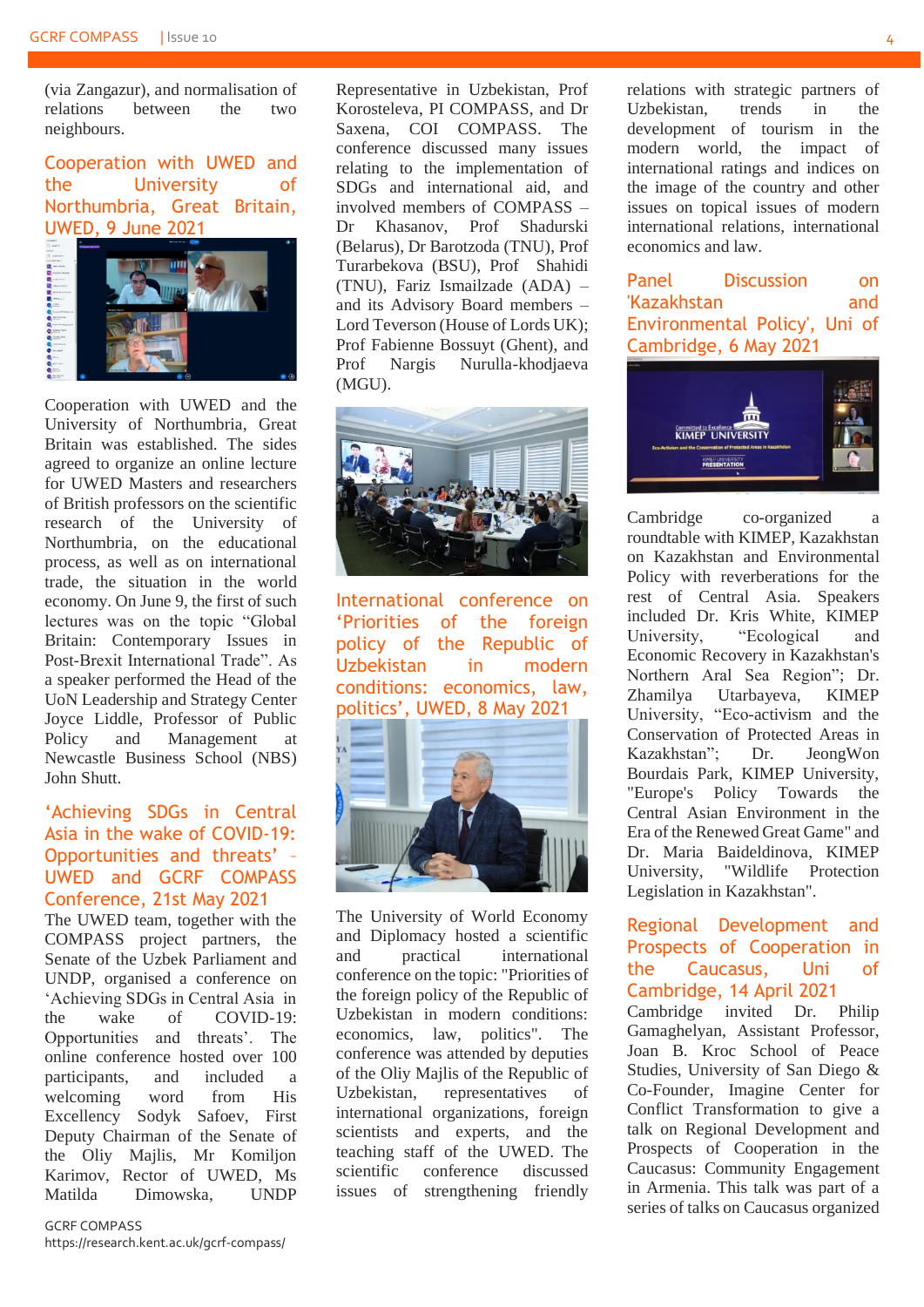by Dr Saxena and J. Csabay (COMPASS Affiliate).

#### Work in Progress Seminars (WiPs), Uni of Kent, Oct-Dec 2021

28 October 2021: Professor Senem Aydın-Düzgit, Sabanci University, 'Contesting the International through the Local: Unpacking Turkey's Contestation of the EU and the Liberal International Order'; 3 November 2021: Dr Ignasi Torrent, University of Hertfordshire, 'Entangled Peace and its Limits'; 17 November 2021: Dr Nargis Nurulla– Khodzhaeva, Lomonosov Moscow State University and the Institute of Oriental Studies in Moscow, Russia, 'My Sufi-hamsoya and Michel Foucault's 'temptation' all over Central Asian states'; 1 December 2021: Professor Roger Mac Ginty, Durham University, 'Disrupting Conflict: How so-called everyday people can disrupt violent conflict'; 15 December 2021 Dr Muzaffer Kutlay, University of Kent, 'Political Leadership and Local Ownership of EU Reforms: The Case of Minority Rights in Bulgaria'

#### CCAF and Centre of Development Studies Seminar Series, October-December 2021

15 October Rustamjon Urinboyev, Lund University, 'Ethnic and Religious Identities in Russian Penal Institutions: A Case Study of Uzbek Transnational Prisoners'; 22 October Ayse Zarakol, University of Cambridge, 'Before the West, The rise and Fall of World Orders in the East'; 29 October Rahilya Geybullayeva, Baku Slavic University, 'Modern criteria for shared cultural past: Azerbaijani literature and beyond'; 5 November Hyunhee Park, Associate Professor of History at the City University of New York, John Jay College of Criminal Justice and the CUNY, 'The Story of Soju: Distillation in Mongol Korea, its Eurasian Roots, and Global Context'; 12 November Jacqueline Armijo, NYU-Shanghai,

'How a Muslim from Bukhara Serving in the Yuan Dynasty Came to Have a Major Impact on Southwest China'; 19 November Zalmai Nishat, Sussex Asia Centre, 'Current Developments in Afghanistan'; 26 November Katie Campbell, King's Silk Roads Programme, University of Cambridge. 'Archaeological Exploration of 'Silk Road Cities' in Central Asia'. These seminars are organized jointly with UKRI GCRF COMPASS & School of International Studies at Jeonbuk National University (Republic of Korea).

## Talks

International Forum On Innovating and Modernizing Energy and Water in Central Asia, 1-3 November 2021



Dr Saxena was invited to the International Forum on 1-3 November in Kazakhstan. KBTU in collaboration with UNECE UNESCAP, National Academy of Sciences of the Republic of Kazakhstan, Kazakh-British Technical University, International Green Technologies and Investment Projects Center, CIS Electric Power Council organized a conference on Innovating and Modernizing Energy and Water in Central Asia. He about innovation and science in Central Asia and the need for finding local solutions through cooperation at the International Forum on 2 November. Dr Laumulin, COMPASS Affiliated, also gave a talk at the conference. More information available [here.](https://kbtu.edu.kz/en/activity/1936-international-forum-on-innovating-and-modernizing-energy-and-water-in-central-asia)

#### Roundtable on UK Policy in Afghanistan, 2 November 2021

Dr Saxena moderated a roundtable on UK policy in Afghanistan on 2nd November. The event was organized by The Afghan Institute for Strategic Studies (AISS) and the Sussex Asia Centre. The speakers included Ambassador Sir Nicholas Kay, Dr Mehran, Prof Marsden (COMPASS AB member), Dr Ashraf, Mr Zalmai and Mr Yaqin. The roundtable was organized by the AISS and the Sussex Asia Centre. The event was recorded and can be viewed on the AISS Facebook page [here.](https://www.facebook.com/watch/?v=402583761359375)

#### BKS Webinar: Universities Contributing to Societal Development: The Role of Institutional Autonomy and Academic Freedom, 27 October 2021

Dr Saxena moderated a talk on 'Universities Contributing to Societal Development: The Role of Institutional Autonomy and Academic Freedom'. The speaker, Dr Chankesliani (Uni of Oxford) talked about how higher education can support global, national, and local development, leading to the outcomes enshrined in the Sustainable Development Goals and going beyond those outcomes. The talk reported on national manifestations of the developmental role of universities in post-Soviet countries, with a focus on Kazakhstan. The talk argued that limited academic freedom and institutional autonomy impede the full realisation of the potential of higher education. The assumptions underpinning academics' views on how higher education supported development were discussed in light of an innovative framework of essentialist and anti-essentialist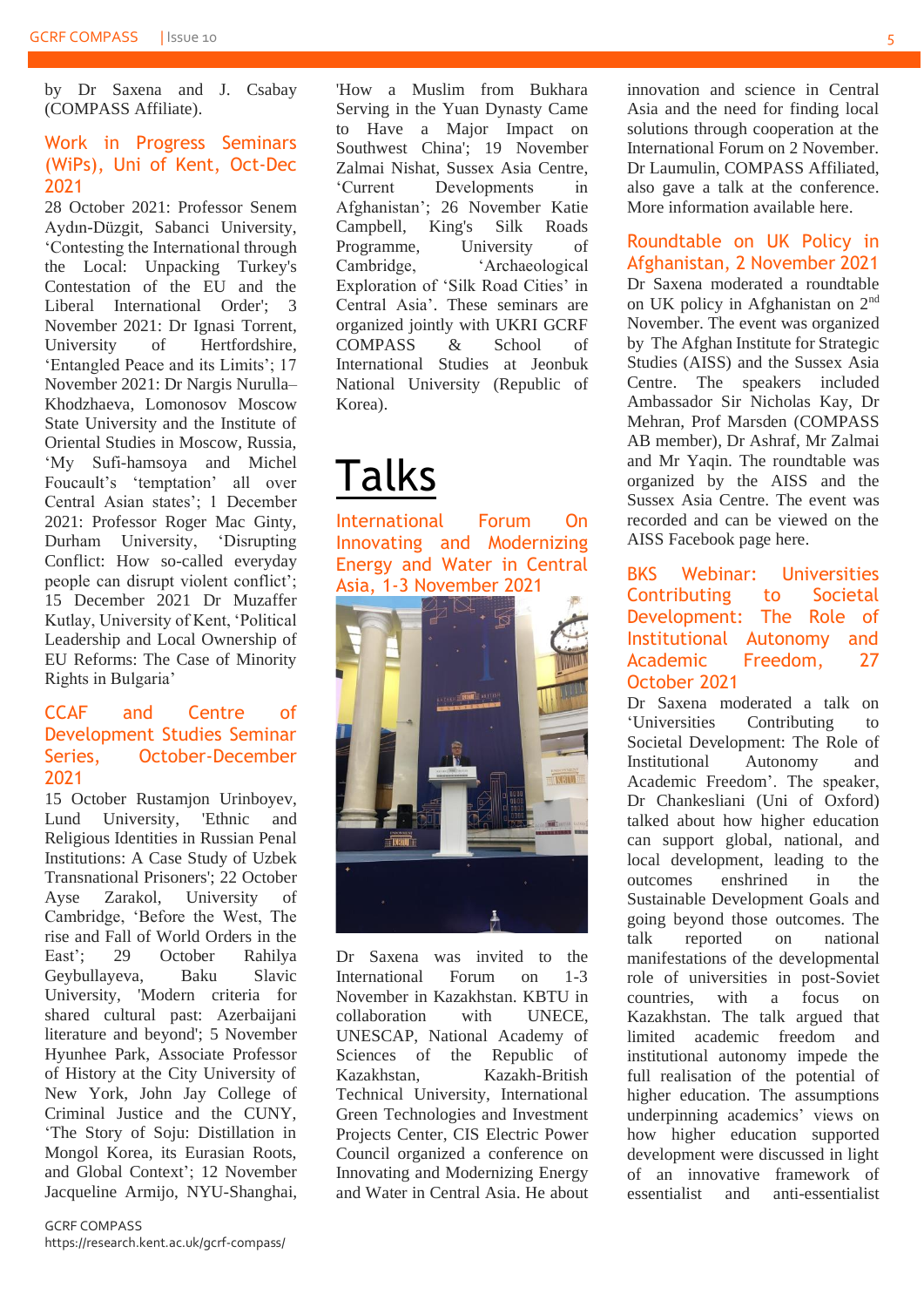approaches. Juxtaposing the national with the global development missions of universities, the talk raised questions on the possibility of delinking higher education from the immediate human capital and modernisation needs of the nationstate and becoming concerned with the global; on promoting freedom to cultivate intellectual curiosity through education and research, and stimulating a more holistic imaginary of the developmental purposes of higher education.

#### Round table "EU policy transfer in the post-Soviet space", 23 October 2021

On 23 October 2021, Dr Irina Petrova participated in the round table "EU policy transfer in the post-Soviet space" organised by the National Research University Higher School of Economics – St. Petersburg, Russian Association of Political Science, Interregional center STRATEGY, with the support of the Friedrich Ebert Foundation branch in Russia. The panel also featured Oleg Korneev, Farhad Mukhtarov, Laure Delcour, Anna Ayvazyan and Rodica Plugaru. The discussion focused on bridging the rationalist-constructivist divide in the EU policy transfer studies and going beyond by employing complex International Relations.



#### Millennium conference 22-24 October 2021

On 23 October 2021, Professor Elena Korosteleva and Dr Irina Petrova presented their ongoing research at the Millennium conference '(Re)Writing the International: Interrogating. Histories, Imagining Futurities' (22-24 October 2021). The presentation 'Rethinking 'the International' in Complex International Relations' problematized the notions of 'the

GCRF COMPASS https://research.kent.ac.uk/gcrf-compass/ local', 'the global', and 'the international'. Instead of simplified and reductionist binary thinking, the presentation argued, we should rethink international engagement from the perspective of a relational universe where positionality in a dynamic entanglement of relations plays a more significant role.



#### Cambridge IR and History Conference, Uni of Cambridge. 17 September 2021

Prajakti Kalra gave a talk on world orders in the Conference organized by POLIS, Cambridge on 17 September. The conference was moderated by Prof Ayse Zarakol and introductory remarks were made by Prof Sharman. Ms Kalra's talk was on the Mongol World Order in medieval Eurasia. The Mongol World Order was used as a point of departure to decolonize IR which is western and Euro-centric by definition. The other themes in the conference included hierarchy and agency in the International Order today.

#### 'International Relations and Diplomacy in the Post-Pandemic World', Jagiellonian University (Krakow), 13-15 September 2021

At the invitation of Jagiellonian University (Krakow), Professor Elena Korosteleva virtually participated at the conference 'International Relations and Diplomacy in the Post-Pandemic World' 13-15 September. Elena spoke about what makes communities resilient in a postpandemic world, in the context of Complex IR, and introduced the forthcoming Special Issue in Cambridge Review of International Affairs, with a similar title. The panel included NAWA Prof Emilian Kavalski, Prof Maximillan Mayer, Prof Pawel Laider and other. The conference also discussed joint project initiatives and funding opportunities to support them.

#### Talk on 'The Mongol Empire and the Making of European communities in Eurasia', by P. Kalra, Uni of Cambridge, 9 September 2021

Prajakti Kalra gave a talk on 'The Mongol Empire and the Making of European Communities in Eurasia' in a conference entitled in 'Communities and Networks in Late Medieval Europe (1500-1800)' organized by the Faculty of History in the University of Cambridge. Communities and Networks in Late Medieval Europe aims to build on and contribute to this expanding field of research by exploring how the descriptive, conceptual, and methodological tools provided by the study of networks can deepen our understanding of the complex sets of relationships between and within different types of communities in the specific context of the last two centuries of the European Middle Ages. The fourteenth and fifteenth centuries were a time of great political, socio-economic, and cultural change in Europe: the period in question, therefore, offers numerous exciting opportunities (and challenges) for the application of network-based approaches to the study of community dynamics.

#### 38<sup>th</sup> International Symposium on Economic Crime, Uni of Cambridge, 5-12 September 2021

Dr Saxena was invited to the 38th International Symposium on Economic Crime from 5-12 September. He gave a talk in the panel entitled: Legal issues along the Belt and Road Initiative outside of China, chaired by Mr Theodore Huckle QC, Barrister, Doughty Street Chambers and former HM Counsel General for Wales and Master of the Bench of Lincoln's Inn,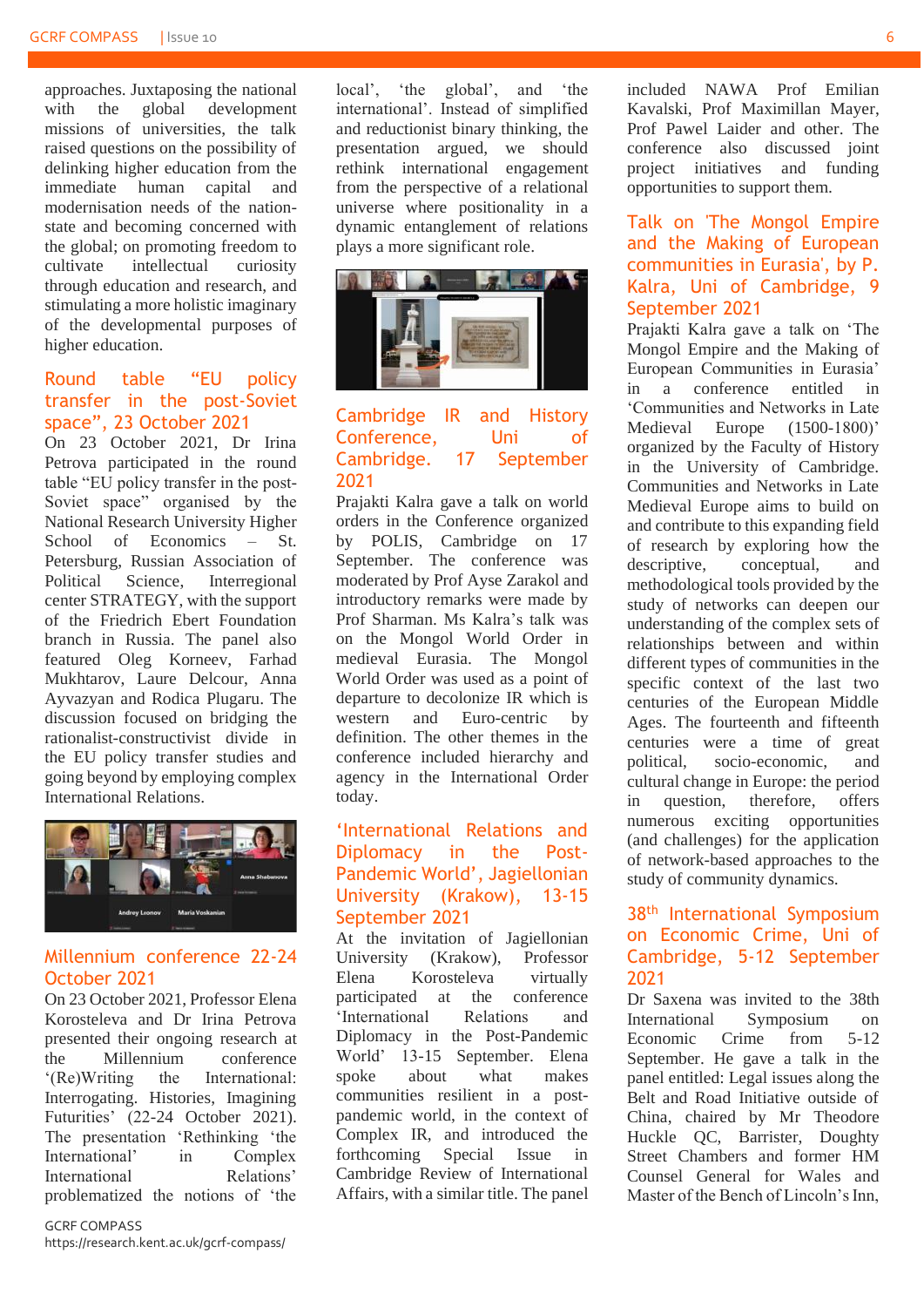UK. More information available [here.](https://www.crimesymposium.org/symposium-2020/2020/9/3/introduction-and-welcome-address)

#### International Conference 'The New Era and the Development Prospects for Uzbekistan', 30 August 2021

Prof Korosteleva was invited to speak at the International Conference 'The New Era and the Development Prospects for Uzbekistan'. The conference was dedicated to the 30th anniversary of Independence of Uzbekistan, organised by the Academy of Sciences and the Ministries of Foreign Affairs; Higher Education and Culture of Uzbekistan.

#### Oxford Desert Conference, 1- 2 July 2021

University of Kent PDRA Dr Irina Petrova and GCRF Doctoral fellow Ms Polina Bishenden attended the Oxford Desert Conference. The conference was organised by Dr Troy Sternberg and Dr Ariell Ahearn, School of Geography and the Environment (University of Oxford) and brought together scholars focusing on environmental, social and political aspects of drylands. Two-day discussions covered deliberation for unrepresented, indigenous and mobile peoples, pastoralism, natural hazards, desert representations, governance challenges and the impact of Covid-19.

#### The British-Kazakh Society Panel Discussion, 30 June 2021

The British-Kazakh Society hosted a webinar on the theme 'Dynamic<br>Degrees: Unpacking Advanced Degrees: Unpacking Qualifications and Skills Pathways for Scientific and Industrial Development'. This webinar was a conversation with Dr. Ainur Seitkan from Astana International University on dynamic degrees, advanced qualifications, and potential pathways for scientific and industrial development in Central Asia, Kazakhstan. The moderator was Dr S S Saxena, University of Cambridge.

**Other Events** Report Launch: Central Asia Forecasting 2021 - Results from Expert Survey, 2 November 2021



Dr Saxena contributed to the Central Asia Forecasting report. The "Central Asia Forecasting 2021- Results from an Expert Survey" study, jointly implemented by the Friedrich Ebert Foundation (FES), the OSCE Academy in Bishkek, and the SPCE Hub, aims to help strengthen EU–Central Asia relations. The study results are intended to stimulate the debate on the region, foster understanding of the common challenges and opportunities, and encourage datadriven policymaking. It is a pilot project that will be followed by an annual or biennial study to analyze regional trends over time. The audience that we aim to address with this report comprises the broader public in Europe and Central Asia, civil society representatives, regional experts, researchers, and especially EU foreign-policy makers.

#### China Centre Seminar on 'Xinjiang: Pivot of Asia', 27 October 2021

Prof Nolan (AB member), Director of China Centre, Jesus College, Uni of Cambridge organized a seminar on 'Xinjiang: Pivot of Asia'. The speakers were Professor Michael Dillon (Professor of History and Affiliate of the Lau China Institute, King's College London), Dr Ildikó Bellér-Hann (Associate Professor, Department of Cross-Cultural and Regional Studies, University of Copenhagen) and Tim Clissold (Senior Research Associate, China Centre Jesus College, and author of three books on China, including Mr China). The panel was moderated by Prof Nolan. Prajakti Kalra and Dr Saxena participated and asked questions of the panel.

Opening Ceremony and Private view of the Gold of the Great Steppe Exhibition, Fitzwilliam Museum, Uni of Cambridge, 27 September 2021



Prajakti Kalra and Dr Saxena were invited to the opening ceremony and private view of the Gold of the Great Steppe Exhibition on 27 September 2021. Recent excavations and analyses led by archaeologists from Kazakhstan have revealed a new narrative of the Saka people as a distinctive, advanced society, with immense technological skill which is still being uncovered as modern archaeological methods enable scientists at the McDonald Institute for Archaeological Research, University of Cambridge, to uncover new secrets held by these wonderful artefacts using the latest noninvasive technology. COMPASS affiliates Dr Kudaibergenova and Dr Radivojevic were also there along with Prof Frankopan, Nick Ray and Prof Lord Robert Mair. The event was hosted by the Embassy of Kazakhstan, UK and the Fitzwilliam Museum, Uni of Cambridge.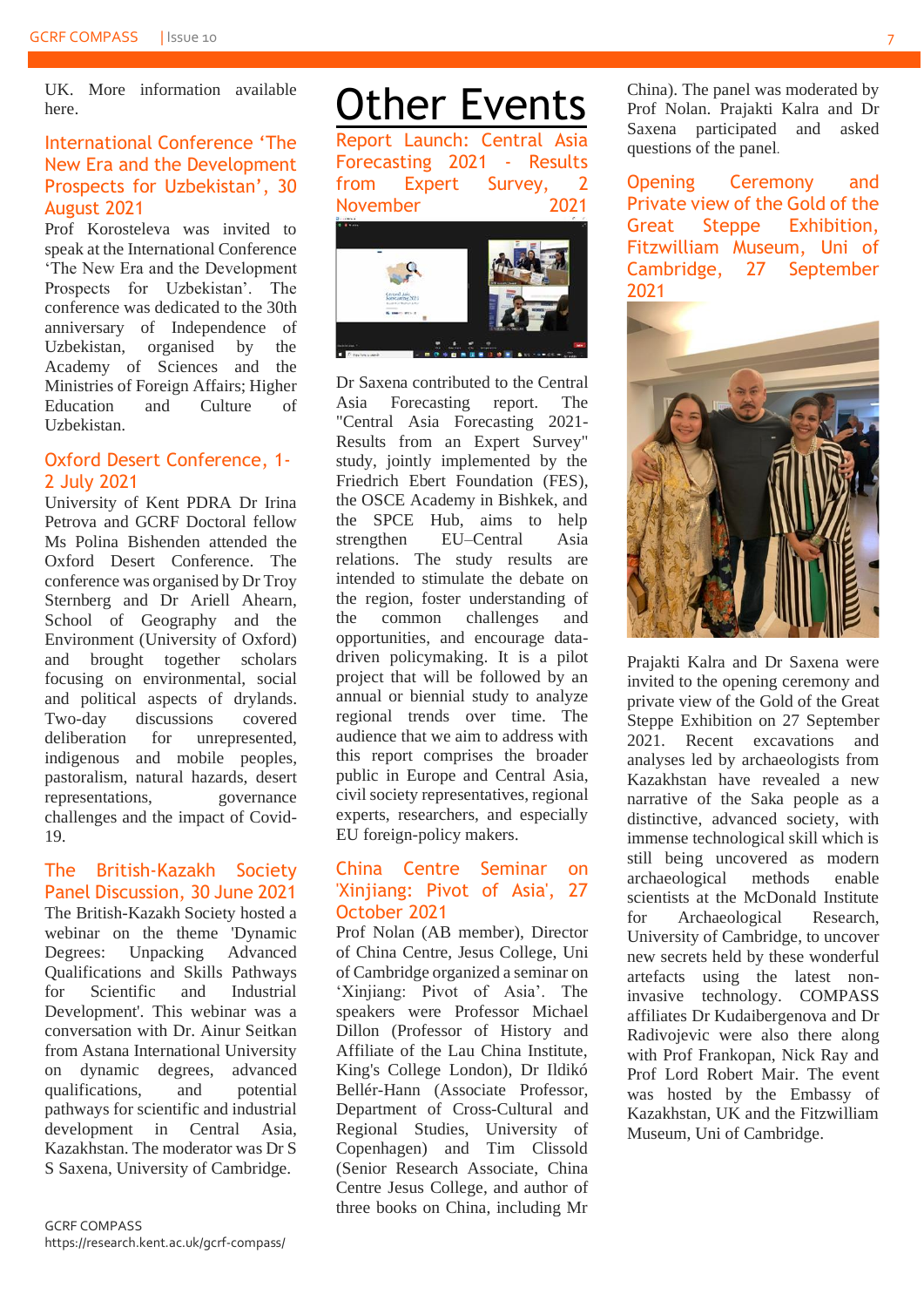Ghent International Conference September 2021 "EURASIAN INSIGHTS: Past, current and upcoming dynamics in the Central Asian region, and their (possible) impacts for Europe", 22-24 September 2021



This three-day international conference was organized from 22 to 24 September 2021 by the University of Ghent, which took place in the city of Ghent (Belgium). This event was funded by the European Union Erasmus+ program, through the EISCAS project. This conference was the main EISCAS information dissemination event. The main goal of the event was aimed at gathering scientists and experts from all over Europe and beyond to discuss future developments in Central Asia, to study in which direction the field of research is developing. Nargiza Sodikova, PhD student at the University of World Economy and Diplomacy, GCRF COMPASS Research Affiliate, took part in this conference with a paper on the topic: EU-CA: development of relations, including the period of a pandemic. In her speech, she shared with the participants about the GCRF Compass project activity.

#### International Tartu Conference, 7th-8th June 2021



GCRF COMPASS https://research.kent.ac.uk/gcrf-compass/

GCRF COMPASS consortium participated in the International Tartu Conference. Panel 1 was premised on a Special Issue 'The Making of Resilient Communities in Central Eurasia' currently under review with Cambridge Review of International Affairs and included presentations from Timur Dadabaev (Tsukuba University, Japan), Nargis Nurulla-Khodjaeva (MGU, Russia), Artsiom Nazaranka (BSU, Belarus), Azer Babayev (ADA University, Azerbaijan), Akram Umarov and Nargiza Sodikova (UWED, Uzbekistan) to discuss the salience of 'the local' in rethinking theory, the human community, security and order across Central Eurasian locality. Panel 2 was based on a Special Issue 'Are we fragile? Eurasian Perspectives'currently under review with the Journal of Eurasian Studies, and included presentations from Yulia Darmenova (Karaganda University, Kazakhstan) /Eunjoo Koo (McGill, Canada), Irina Petrova/Elena Korosteleva (Kent UK), Boram Shin (Jeonbuk University, South Korea), Serik Orazagaliev (Nazarbayev University, Kazakhstan), Prajakti Kalra/Siddharth Saxena (Cambridge UK) to focus on understanding fragilities in a post-neoliberal context. For more information please see the programme or refer to the conference website here. The 1st International Tartu Conference was launched by the UPTAKE project, which the University of Kent was part of.

VII International Conference "Primakov Readings", held in Moscow on June 8-10, 2021



June 8-10, 2021, the VII Primakov Readings were held in Moscow and were devoted to the analysis of modern challenges to the world order. Primakov Readings is an international forum of experts, diplomats and politicians dedicated to the memory of the scientist and statesman, Academician E. M. Primakov. The purpose of the forum is to create a regular international discussion platform for public discussion of the most pressing problems of the world economy, politics and international security with the participation of leading representatives of international research and expert-analytical centres. The 7th session of the current Forum, held on June 9, 2021, was dedicated to the theme 'Central Asia at the crossroads: Competition or partnership?'

#### Georgian Ambassador at UWED, 25 May 2021



On the Independence Day of Georgia, UWED hosted an online lecture by Ambassador Extraordinary and Plenipotentiary of Georgia to Uzbekistan Zurab Abdushelishvili to students, researchers and teachers. The high guest was welcomed and congratulated on this historic date by the Vice-Rector for International Relations of the UWED, Professor S. Saidkasimov.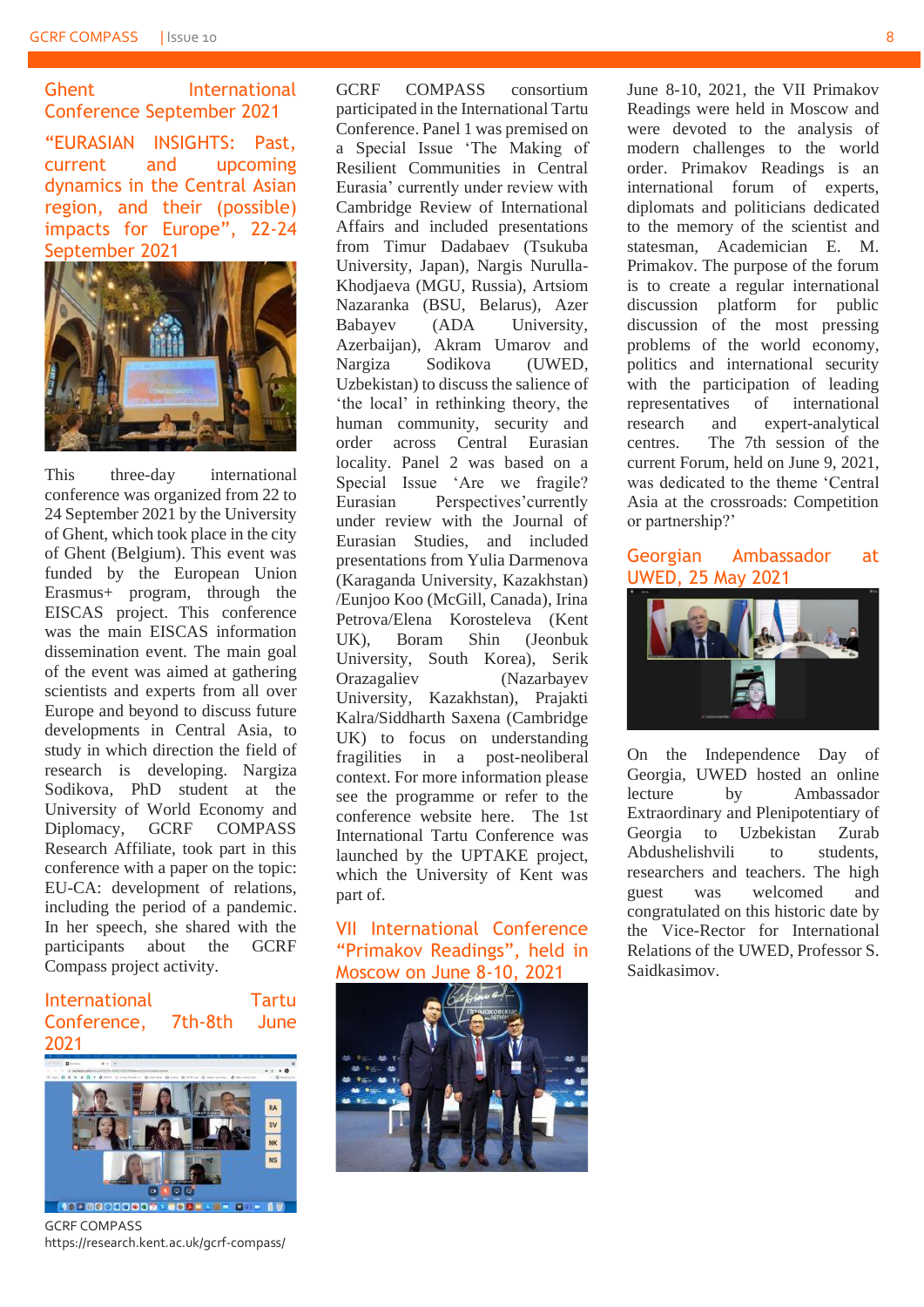### Save the Date:

#### Cambridge Conference: Connectivity in Central Asia and the Caucasus, 6-9 December 2021

GCRF COMPASS Cambridge and Cambridge Central Asia Forum have organized a conference on 'Connectivity in Central Asia and the Caucasus' on 6-9 December. Connectivity has long been associated with the region of Eurasia whether in the guise of the historic Silk Road(s) or the transport, communications and energy corridors that now in the modern era are synonymous with the countries of Central Asia and the Caucasus. The conference wants to explore and highlight the shared legacy of Eurasia which is far more reverberating than its separateness.

#### Caspian Basin Studies Program for Foreign Think-Tanks, ADA University, 13-20 November 2021

Caspian Basin Studies is a certificate program that offers a unique opportunity for foreign diplomats and other civil servants to explore and study the Caspian Basin region in-depth. CBS provides participants with knowledge of the region's diverse and rich history and culture, demographic makeup, ethnic and territorial conflicts, trade and economic affairs, and issues of geopolitics and regional security. Beside the knowledge-based courses, museum visits, field trips to Think-Tank, MFA and other government agencies and visit to the liberated Karabakh Region will be organized within the program.

### Forthcoming Events

#### WiPs, Uni of Kent January-March 2021

19 January 2022: Dr Felix Berenskoetter, SOAS University of London, 'International friendship as a relationship in the future'; 2 February 2022: Dr Maria Mälksoo, University of Copenhagen, Denmark, 'Where is Eastern Europe in 'Global IR'?'; 16 February 2022: Professor Milja Kurki, Aberystwyth University, 'Communities, relationality and democratic politics'; 2 March 2022: Dr Asya Kudlenko, University of Kent, 'Many faces of local ownership: the EU and Security Sector Reform in Ukraine'; 16 March 2022 Dr Filip Ejdus, University of Belgrade and Belgrade Centre for Security Policy, Serbia, 'Routines of local ownership in international interventions'.

#### Sixth Annual Tartu Conference on Russian and East European Studies, 12-14 June 2022 in Tartu, Estonia

The Tartu Conference is organized by the Centre for Eurasian and Russian Studies (CEURUS) at the University of Tartu. Please find more information on the conference website www.tartuconference.ut.ee. The deadline for submissions is 20 January 2022.

#### GCRF COMPASS-Oxford Belarus Observatory (OBO), Michealmas term events

This new initiative supported by the OSF, inaugurates a new partnership between GCRF COMPASS and REES/OSGA of the University of Oxford. For more information visit: <https://obo.web.ox.ac.uk/events#/> and join us for webinars on 18/11 and 2/12 at 16.00 UK time!

### In other news

The Global Challenges Research Fund (GCRF) COMPASS project has been shortlisted for the International Collaboration of the Year at the Times Higher Education (THE) Awards 2021, widely known as 'the Oscars of Higher Education'

The Global Challenges Research Fund (GCRF) COMPASS project, hosted by the University of Kent in partnership with the University of Cambridge (UK), ADA University (Azerbaijan), Belarusian State University (Belarus), TNU (Tajikistan) and the University of World Economy and Diplomacy (Uzbekistan), has been shortlisted for the International Collaboration of the Year at the Times Higher Education (THE) Awards 2021.

The GCRF COMPASS project works with higher education institutions (HEIs) from former Soviet Republics to develop global partnerships and more sustainable learning capacities through resilience in the face of adversity and crisis. Led by Professor Elena Korosteleva, in partnership with Dr Siddharth Saxena (COI, Cambridge), Rosalind Beeching (Project Manager, Kent) and Prajakti Kalra (Research & Communication Officer, Cambridge), the GCRF COMPASS consortium involves six Research Institutions, 24 members of staff and 100 affiliates. For its success it owes especially to the younger generation of scholars including but not limited to Dr Irina Petrova, Dr Muzaffer Kutlay, Dr Diana Kudaibergenova and Dr Anastassia Kudlenko for their incredible enthusiasm, dedication and scholarship.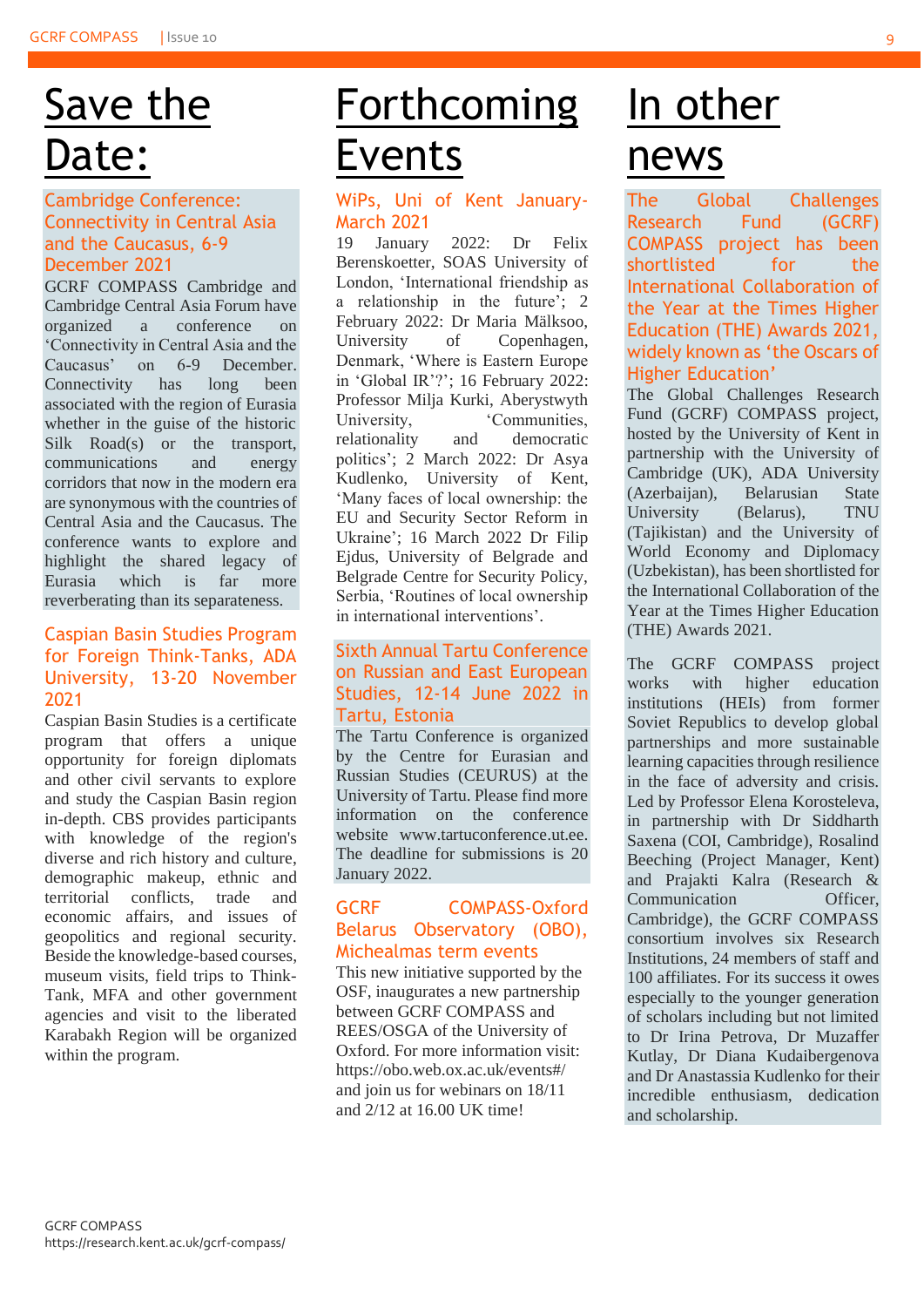#### Dr Saxena on the CAREC Advisory Board

Dr Saxena has been invited to join the CAREC Advisory Board. The Central Asia Regional Economic Cooperation (CAREC) Program is a partnership of 11 countries and development partners working together to promote development through cooperation, leading to accelerated economic growth and poverty reduction. It is guided by the overarching vision of "Good Neighbors, Good Partners, and Good Prospects."

The program is a proactive facilitator of practical, results-based regional projects, and policy initiatives critical to sustainable economic growth and shared prosperity in the region. Since its inception in 2001 and as of December 2020, CAREC has mobilized \$39.34 billion in investments that have helped establish multimodal transportation networks, increased energy trade and security, facilitated free movement of people and freight, and laid the groundwork for economic corridor development.

#### Graduate and Researcher College Prizes 2021: Early Career Research Staff Prize, 17 June 2021

Dr Irina Petrova, GCRF Compass Project was awarded the Eary Career Research Staff prize from University of Kent. Petrova said, "Being part of the exiting GCRF COMPASS project alongside its Principal Investigator and the best mentor I could wish for Prof Elena Korosteleva, has been a tremendous learning experience for me." More information available [here.](https://www.kent.ac.uk/graduate-researcher-college/news/1985/graduate-and-researcher-college-prizes-2021)

#### Prof Elena Korosteleva: Honorary Non-residential Fellow of the European Institute for International Law and International Relations

The EIIR is a Policy institute based and registered in Brussels and Paris, producing knowledge and opinions on the effects of politics, economy, international law, human rights on Europe as well as on international relations. The Institute is independent, owing no allegiance to any governments or any political or other organisations. The EIIR stresses rigorous strategic research with a forward-looking policy orientation and places particular emphasis on bringing new perspectives to legal strategic discussions and their framing of socio-political consequences across Europe and beyond.

#### Prof. Elena Korosteleva has become a Visiting Professor at the REES/Oxford School for Global Studies (OSGA).

OSGA boasts the largest community of Area Studies scholars anywhere in the world, and hosts many research centres, including the Russian and East European Studies (REES). Recently Oxford Belarus Observatory was set up there to consolidate research on changing Belarus, including COVID-19 situation there. It is led by Profs. Christopher Gerry (Head of OSGA) and Elena Korosteleva.

Uzbek Embassy Reception: Official Delegation of Uzbekistan with the House of Lords, to celebrate 30 years of Independence of Uzbekistan, 9 September 2021



On 9 September 2021, Professor Elena Korosteleva and Dr Montu Saxena were invited to attend a reception organised conjointly by the Uzbek Embassy and the Official Delegation of Uzbekistan with the House of Lords, to celebrate 30 years of Independence of Uzbekistan. The event included Members of Parliament, both chambers led by Uzbekistan AGGP, EBRD members, friends of the Uzbek Society, experts and other officials.

#### Gold of the Great Steppe Exhibition at Fitzwilliam Museum, September 2021- January 2022

Cambridge Central Asia Forum in collaboration with Fitzwilliam Museum, Kings Silk Roads Programme and the Embassy of Kazakhstan are delighted to announce the opening of the exhibition. Five years ago, a largescale and unique archaeological research programme was launched in the East Kazakhstan Region of the Republic of Kazakhstan. Identifying and excavating dozens of new archaeological sites to be studied. In 2019, the East Kazakhstan Regional Museum of Local History and the University of Cambridge began working together to arrange joint research projects and an exhibition drawing on material and studies from this important research programme. The exhibition is open to everyone and will be available to see until January 2022.

#### PDRA News

We would like to congratulate Dr Kudaibergenova and Dr Petrova for getting lectureships in Uni of Cambridge and UCL respectively.

#### COMPASS Affiliate News

Prof Albena Azmanova, from Kent Brussels and COMPASS project senior research affiliate has been awarded the International Studies Association's BEST BOOK prize under the International Political Economy section. The selection committee, chaired by Michael Breen, notes: "Capitalism on Edge is